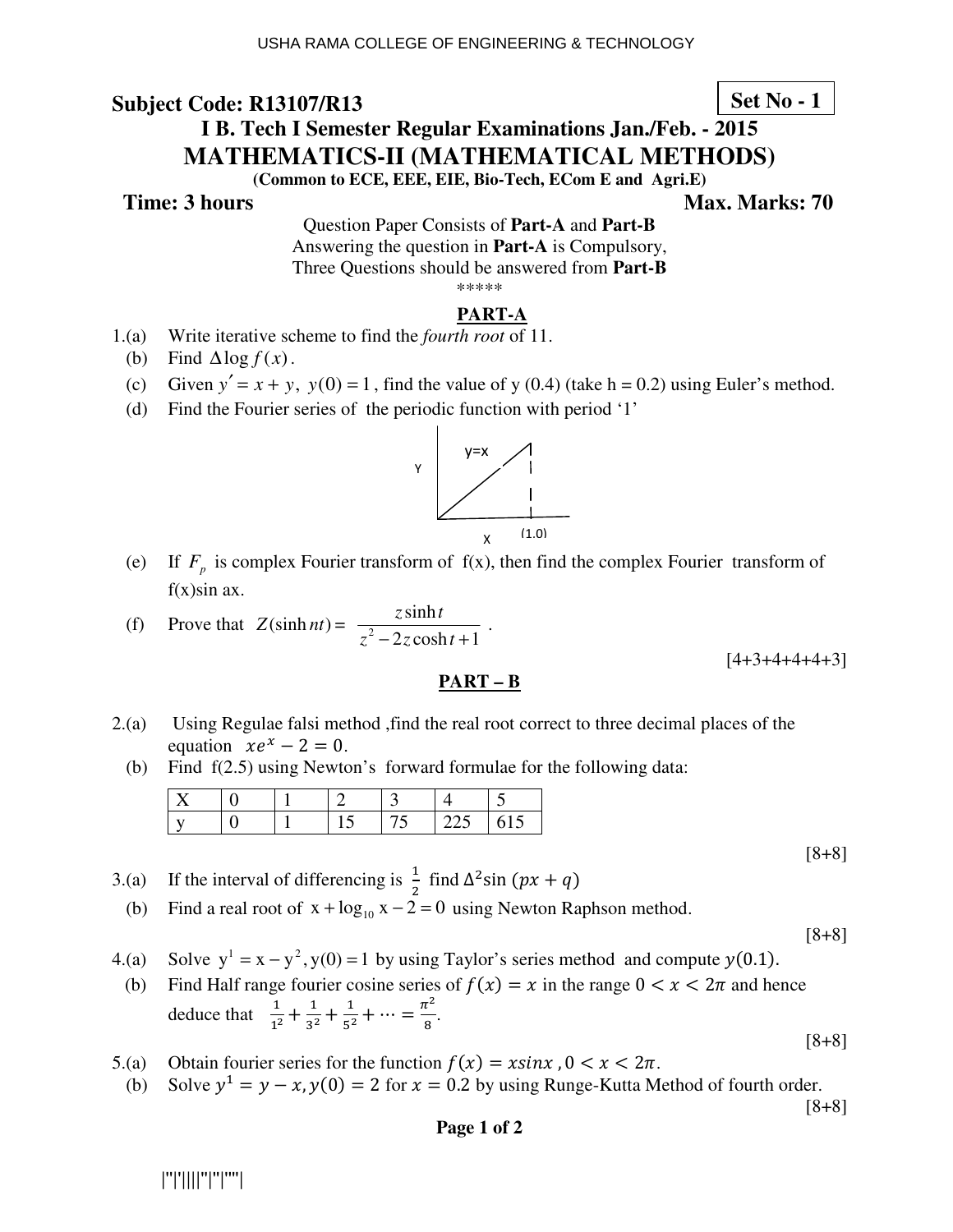# **Set No - 1**

- 6.(a) Express  $f(x) = \begin{cases} 1 & \text{if } or \ 0 \le x \le \pi \\ 0 & \text{if } for \ x > \pi \end{cases}$  as a Fourier integral and hence evaluate  $\int_0^\infty \frac{1-\cos\pi\lambda}{\lambda}$ (b) Find inverse Z-transform of  $\frac{z}{(z-1)(z-2)}$ .  $\int_0^{\frac{\pi}{2}} \frac{\cos \theta}{\lambda} \sin(\lambda x) d\lambda$
- [8+8] 7.(a) Solve the difference equation using Z-transform  $y(n + 2) - 5y(n + 1) + 6y(n) = 5<sup>n</sup>$ , given  $y(0) = 0$ ,  $y(1) = 0$ .
- (b) Find inverse fourier transform of  $F(p) = e^{-|p|y}$ .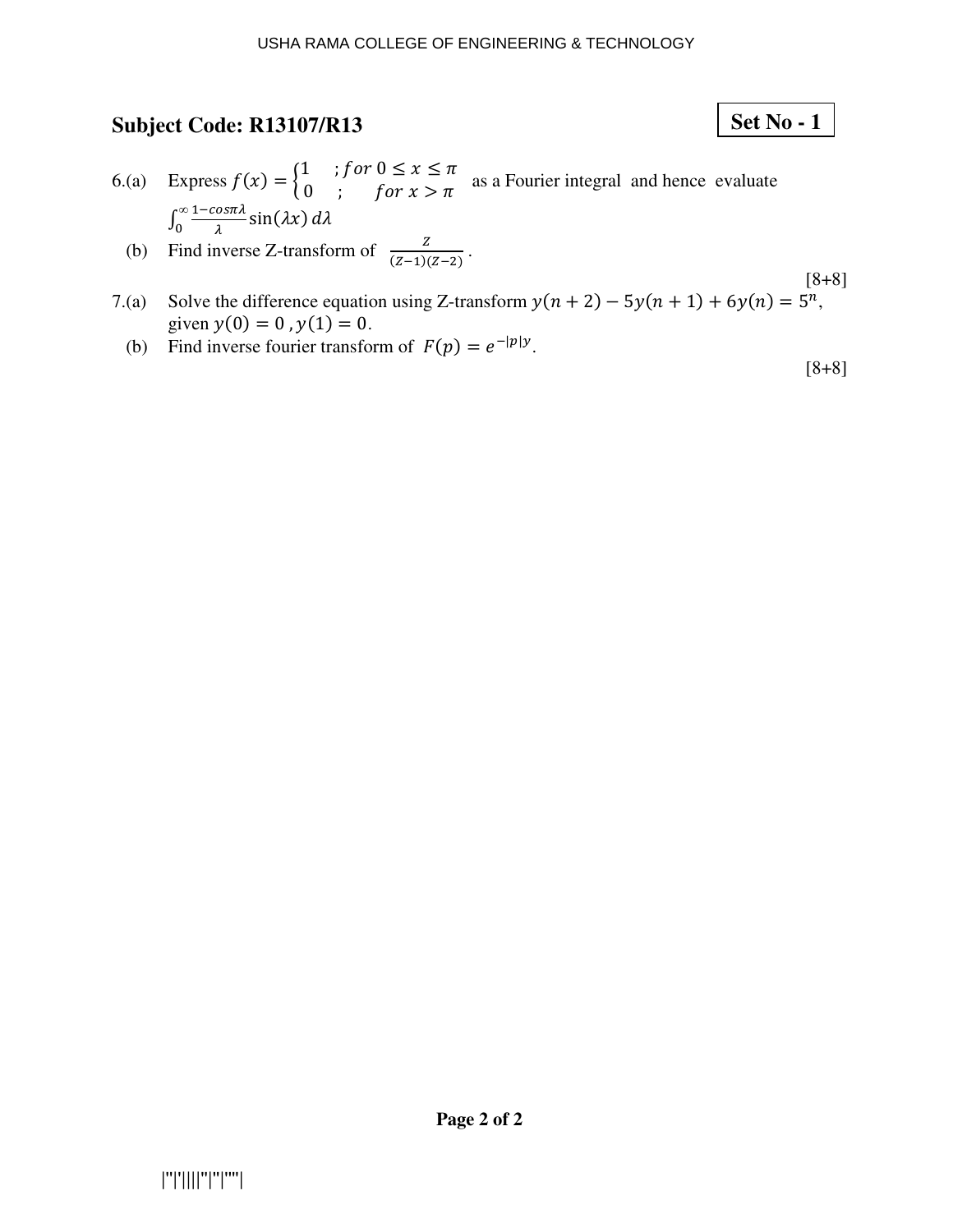## **Set No - 2**

# **I B. Tech I Semester Regular Examinations Jan./Feb. - 2015 MATHEMATICS-II (MATHEMATICAL METHODS)**

**(Common to ECE, EEE, EIE, Bio-Tech, ECom E and Agri.E)** 

**Time: 3 hours** Max. Marks: 70

Question Paper Consists of **Part-A** and **Part-B** Answering the question in **Part-A** is Compulsory, Three Questions should be answered from **Part-B** \*\*\*\*\*

## **PART-A**

- 1.(a) Write iterative scheme to find the  $n^{th}$  root of a real number K( $>0$ ).
- (b) Find  $\Delta^2 \sin(px + q)$ .
	- (c) Find the Fourier series of the periodic function with period '1'



- (d) If  $F_p$  is complex Fourier transform of  $f(x)$ , then find the complex Fourier transform of  $f(x)$  cos ax.
	- (e) Find the Z-transform of *sin(n+1)x.*
	- (f) Using Euler's method, find the value of  $y(0.5)$  (take h = 0.25) and compare with the exact solution of the equation  $y' = x + y$ ,  $y(0) = 1$ .

 $[3+3+4+4+4+4]$ 

## **PART – B**

- 2.(a) Using Regula-Falsi Method, find the real root of, correct to three decimal places, the equation  $\log x = \cos x$ .
	- (b) Find  $y(1.91)$  using Gauss forward difference formula

- 3.(a) If  $f(x) = e^{ax}$ , Show that  $\Delta^n f(x) = (e^{ah} 1)^n e^{ax}$ .
- (b) Find the root of  $e^x x^3 + \cos 25x = 0$  near  $x = 4.5$  (correct to three decimal places).

[8+8]

[8+8]

- 4.(a) Solve  $y' = y x^2$ ,  $y(0) = 1$  by Picard's method up to fourth approximation.
	- (b) Find a Fourier series to represent the function  $f(x) = e^x$  in  $-\pi < x < \pi$  and hence deduce a series for π π sinh

[8+8]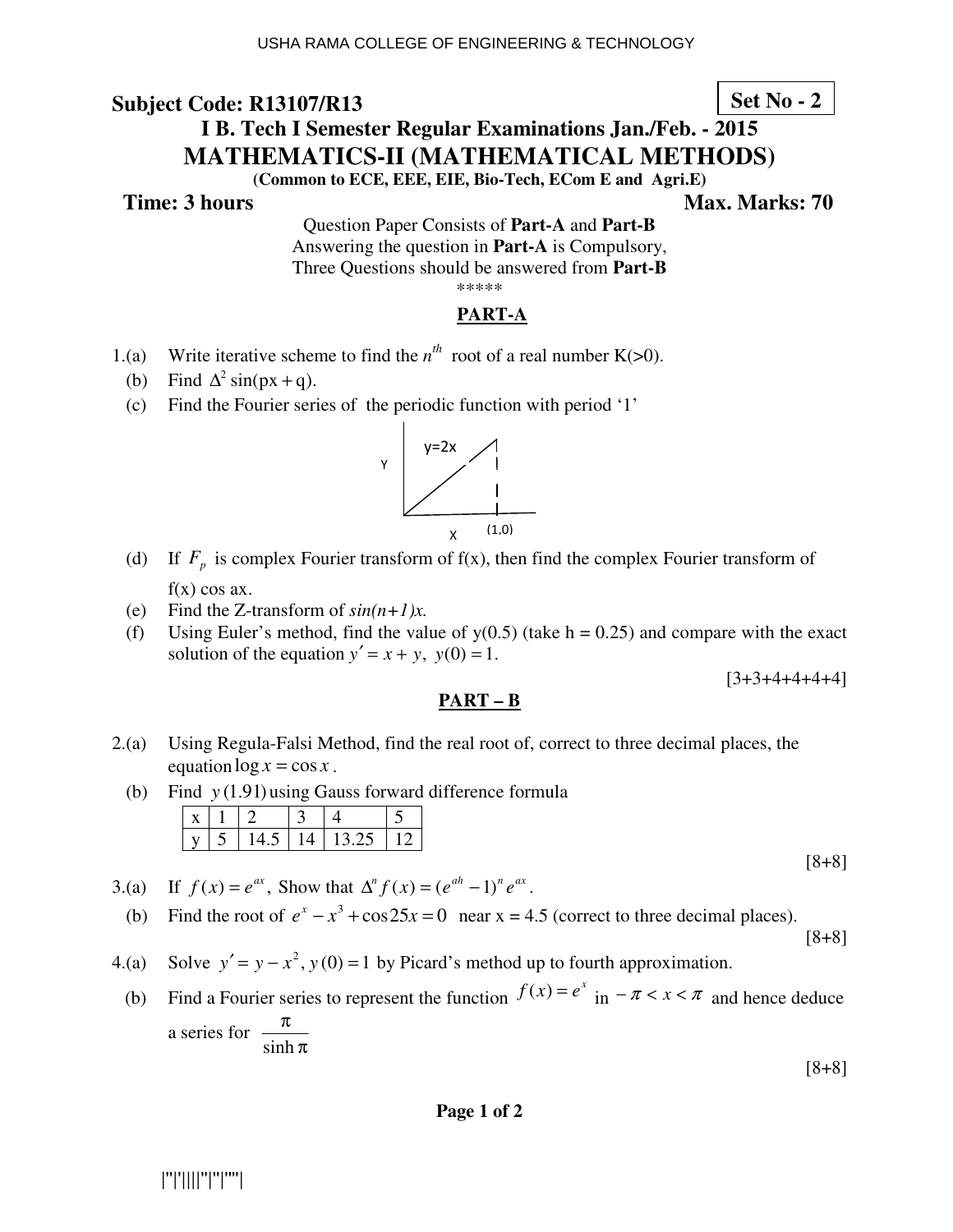- 5.(a) Find Half Range sine series of  $f(x) = x(\pi x)$  on  $0 < x < \pi$  and deduce that 32 ... 7 1 5 1 3 1 1 1 1 1 1  $\pi^3$ 3  $3^3$   $5^3$   $7^3$  $-\frac{1}{2^3} + \frac{1}{3^3} - \frac{1}{3^3} + \dots = \frac{\pi}{2}$ .
	- (b) Using Runge-Kutta method of  $4<sup>th</sup>$  order, compute y (1.1) for the equation  $y' = 3x + y^2$ ,  $y(1) = 1.2$ .
- 6.(a) Prove that Fourier transform of  $(x^n f(x)) = (-i)^n \frac{d}{dx^n} [F(p)]$ *dp*  $f(x) = (-i)^n \frac{d^n}{dx^n}$  ${}^{n} f(x) = (-i)^{n} \frac{d^{n}}{dx^{n}} [F(p)].$
- (b) Find  $Z\left|\frac{1}{r(n+1)}\right|$ - $\backslash$  $\overline{\phantom{a}}$ l ſ  $(n+1)$ 1 *nn*  $Z \Big| \frac{1}{\sqrt{2}} \Big| \cdot$
- 7.(a) Solve the difference equation, using Z-transform  $y(n+2) + 3y(n+1) + 2y(n) = 0$  given  $y(0) = 0, y(1) = 1.$
- (b) Find Fourier cosine transform of  $e^{-ax}$ ,  $a > 0$  and hence evaluate  $\int_a^b$  $\int_{0}^{\infty} \frac{\cos px}{a^2 + p^2} dp$  $a^2 + p$  $\frac{px}{2}dp$ . [8+8]

[8+8]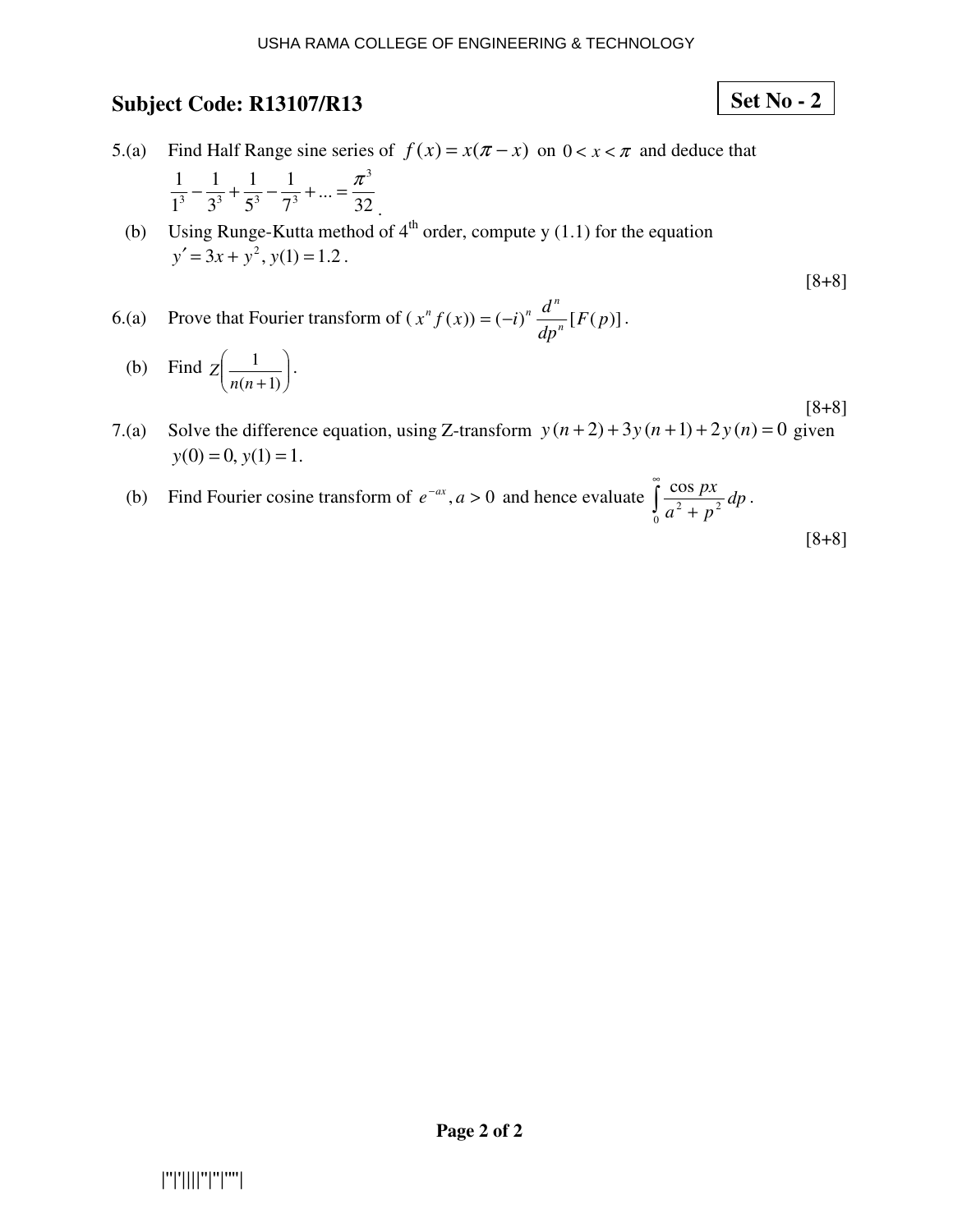## **Set No - 3**

# **I B. Tech I Semester Regular Examinations Jan./Feb. - 2015 MATHEMATICS-II (MATHEMATICAL METHODS)**

**(Common to ECE, EEE, EIE, Bio-Tech, ECom E and Agri.E)** 

**Time: 3 hours** Max. Marks: 70

Question Paper Consists of **Part-A** and **Part-B** Answering the question in **Part-A** is Compulsory, Three Questions should be answered from **Part-B** \*\*\*\*\*

## **PART-A**

- 1.(a) Write iterative scheme to find the root of the quadratic equation  $ax^2 + bx + c = 0, a \ne 0$ .
- (b) Prove that  $E^{1/2} = \mu + \frac{1}{2}\delta$ 2  $E^{1/2} = \mu + \frac{1}{2}$ 
	- (c) Find the Fourier series of the periodic function (of period 2) given by



- (d) If  $F_p$  is complex Fourier transform of  $f(x)$ , then find the complex Fourier transform of  $f(x)$  sin ax.
	- (e) Given  $y' = x + y$ ,  $y(0) = 1$ , find the value of  $y(0.4)$  using Picard's method up to second degree term.
	- (f) Find the Z-transform of  $cos(n+1)x$ .

 $[3+3+4+4+4+4]$ 

## **PART – B**

- 2.(a) Using Regula Falsi method solve the equation  $e^x sin x = 1$ .
- (b) Using Lagrange's interpolation formula find  $y(10)$  from the data given below:

[8+8]

[8+8]

- 3.(a) Prove that  $\nabla \Delta = \Delta \nabla = \delta^2$ .
- (b) Find approximate root of the equation  $x^3 8x 4 = 0$  near 3.
- 4.(a) Given  $y^1 = \frac{y x}{y + x}$  $y = \frac{y - \lambda}{y + x}$ ,  $y(0) = 1$  compute  $y(0.2)$  in steps of 0.1 using modified Euler's method.
	- (b) If  $f(x) = |x|$  expand  $f(x)$  as fourier series in the interval  $(-2,2)$ .

[8+8]

#### **Page 1 of 2**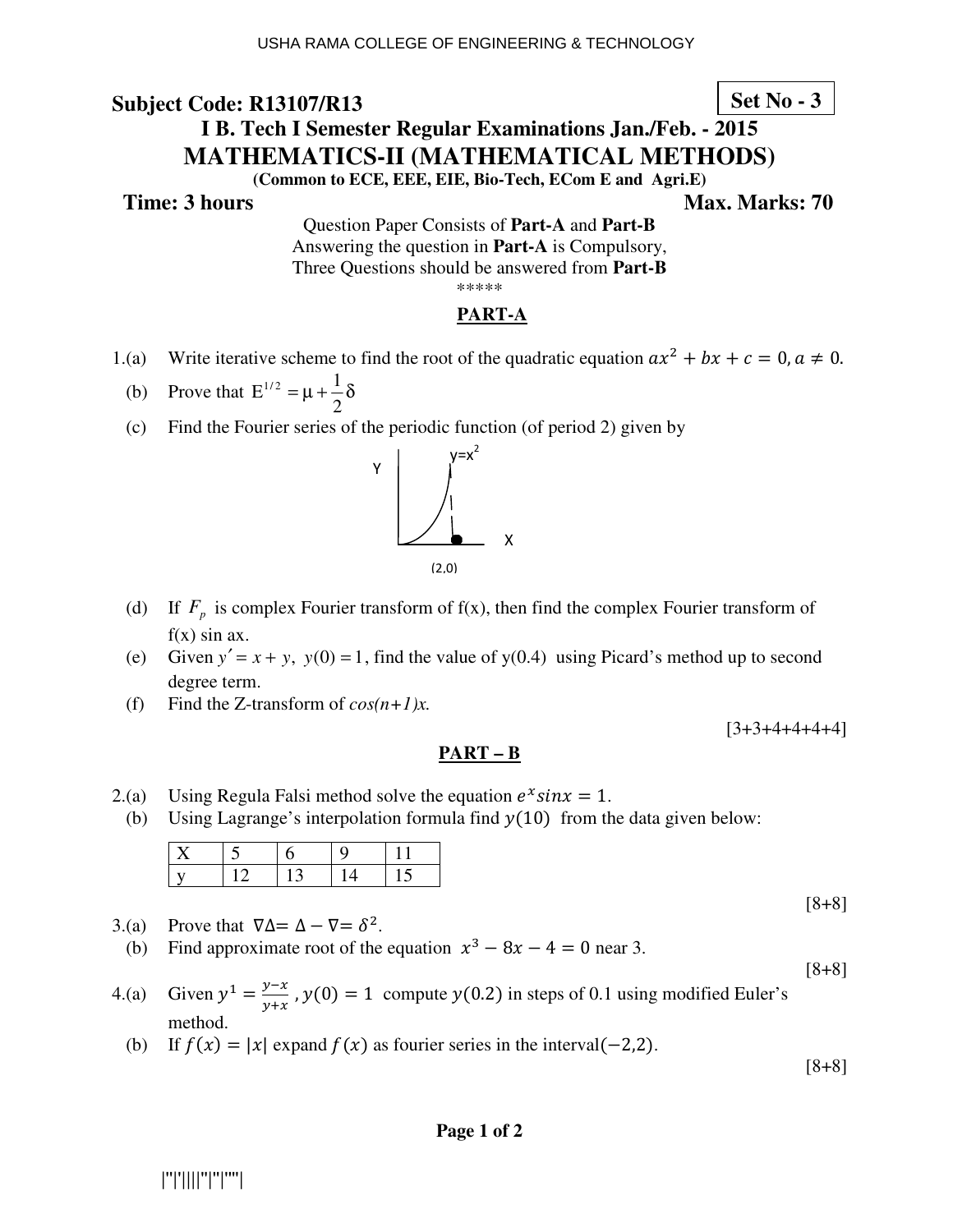Set No 
$$
-3
$$

- 5.(a) If  $f(x) = \begin{cases} x & \text{if } 0 < x < \frac{\pi}{2} \\ \pi & \text{if } x \neq \pi < x < \pi \end{cases}$  $\pi - x$ ; if  $\frac{\pi}{2} < x < \pi$ Find Half range sine series of  $f(x)$ .
	- (b) Using Runge-Kutta method of fourth order, compute  $y(2.5)$  for the equation  $y^1 = \frac{x+y}{x}$  $\frac{y}{x}$ ,  $y(2) = 2$ .
- [8+8] 6.(a) Find Fourier transform of  $f(x) = e^{-|x|}$  and hence deduce that  $\int_0^{\infty} \frac{\cos xt}{1+t^2}$  $1+t^2$  $\infty$  $\int_0^{\infty} \frac{\cos xt}{1+t^2} \, dt = \frac{\pi}{2} e^{-|x|}.$ (b) Evaluate  $Z^{-1} \left[ \frac{Z^2}{(Z-3)(Z-3)} \right]$  $\overline{(Z-3)(Z-4)}$
- 7.(a) Find finite Fourier cosine transform of  $f(x) = \left(1 \frac{x}{\pi}\right)^{x}$  $\int_{0}^{2}$  in  $(0, \pi)$ .
- (b) Using Z-transform, solve the difference equation  $y_{n+2} 5y_{n+1} 6y_n = 2^n$  using  $y_0 = 0, y_1 = 0.$ [8+8]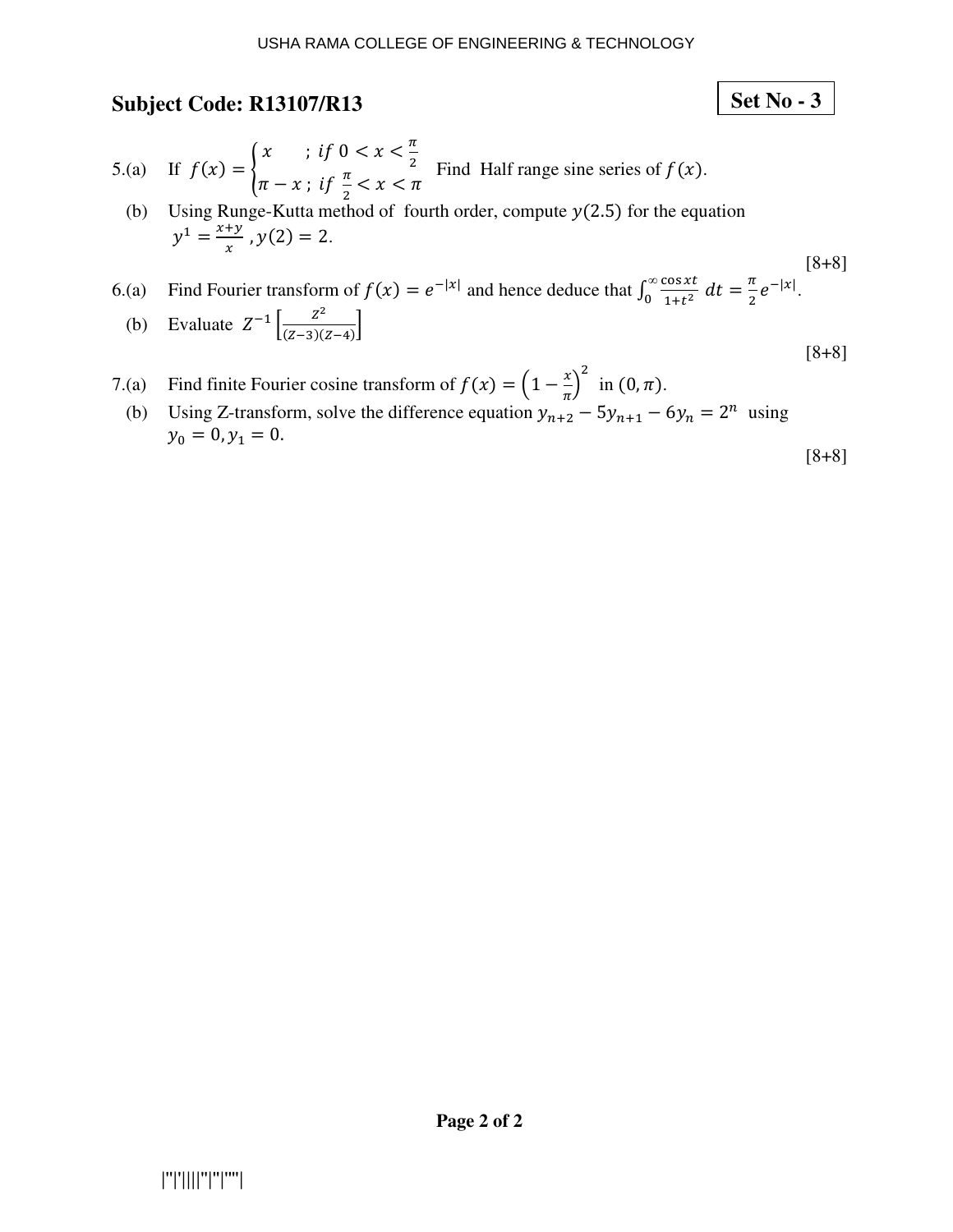# **I B. Tech I Semester Regular Examinations Jan./Feb. - 2015 MATHEMATICS-II (MATHEMATICAL METHODS)**

**(Common to ECE, EEE, EIE, Bio-Tech, ECom E and Agri.E)** 

**Time: 3 hours Max. Marks: 70 Max. Marks: 70** 

**Set No - 4**

 $[3+3+4+4+4+4]$ 

[8+8]

[8+8]

[8+8]

Question Paper Consists of **Part-A** and **Part-B** Answering the question in **Part-A** is Compulsory, Three Questions should be answered from **Part-B** \*\*\*\*\*

## **PART-A**

- 1.(a) Using Newton-Raphson method find the reciprocal of a number.
- (b) Express shift operator E in terms of exponential function.
- (c) Find half range Fourier sine series of  $f(x) = e^x$  in (0, 1).
- (d) Using Euler's method, solve for y at  $x = 2$  from  $\frac{dy}{dx} = 3x^2 + 1$ *dx*  $\frac{dy}{dx} = 3x^2 + 1$ ,  $y(1) = 2$ .
- (e) If  $F_p$  is complex Fourier transform of  $f(x)$ , then find the complex Fourier transform of  $f(x)$  sin ax.
- (f) Find the Z  $[n^2a^n]$ .

## **PART–B**

- 2.(a) Using Regulae falsi method find approximate root of the equation  $x^3 x 4 = 0$ .
- (b) Find  $f(3.5)$  using Newton's forward interpolation formula for the data:

|  |  | ◡ |  |  |
|--|--|---|--|--|

- 3.(a) Prove that  $(1 + \Delta)(1 \nabla) = 1$ .
- (b) Using Newton Raphson method compute  $\sqrt[3]{37}$  correct to four decimal places.
- 4.(a) Using Euler's method solve  $y^1 = x + y$ ,  $y(0) = 1$  for  $x = 0.2$  and 0.4, Check with exact solution.

(b) Expand 
$$
f(x) = \begin{cases} 1 + \frac{2x}{\pi}; & \text{if } -\pi \le x \le 0 \\ 1 - \frac{2x}{\pi}; & \text{if } 0 \le x \le \pi \end{cases}
$$
 as a fourier series and hence deduce that  $\frac{1}{1^2} + \frac{1}{3^2} + \frac{1}{5^2} + \dots = \frac{\pi^2}{8}.$ 

- 5.(a) Obtain fourier cosine series for  $f(x) = x \sin x$ ;  $0 < x < \pi$ .<br>
(b) Using Runge-Kutta method of fourth order find  $y(0.4)$  for
- Using Runge-Kutta method of fourth order find  $y(0.4)$  for the differential equation  $y^1 = x^2 + y^2$ ,  $y(0) = 0$  use  $h = 0.2$

**Page 1 of 2**